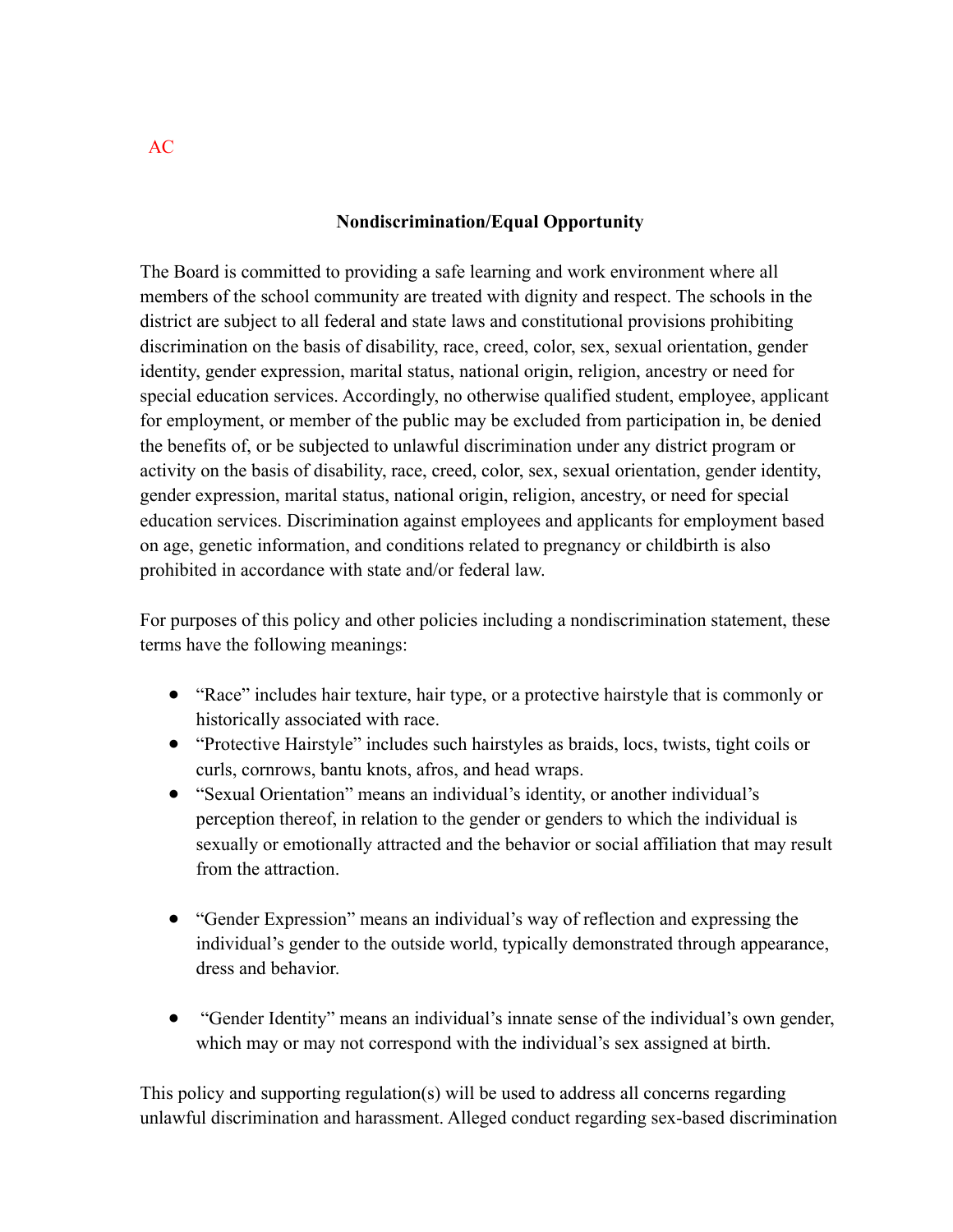and sexual harassment will follow the complaint and investigation procedures specific to this conduct.

In keeping with these statements, the following are objectives of this school district:

- 1. To promote the rights and responsibilities of all individuals as set forth in the state and federal constitutions, pertinent legislation, and applicable judicial interpretations.
- 2. To encourage positive experiences in terms of human values for children and adults who have differing personal and family characteristics or who come from various socio-economic, racial, and ethnic groups.
- 3. To consider carefully, in all decisions made which affect the schools, the potential benefits or adverse consequences that those decisions might have on the human relations aspects of all segments of society.
- 4. To utilize educational experiences to build each individual's pride in the community in which they live.
- 5. To initiate a process of reviewing all policies and practices of this school district in order to achieve the objectives of this policy to the greatest extent possible.
- 6. To investigate and resolve promptly any complaints of unlawful discrimination and harassment.
- 7. To investigate and appropriately discipline staff and students found to be responsible for incidents of harassment or unlawful discrimination in violation of Board policy.

## **Annual notice**

The district will issue a written notice prior to the beginning of each school year that advises students, parents, employees, and the general public that the educational programs, activities, and employment opportunities offered by the district are offered without regard to disability, race, creed, color, sex, sexual orientation, gender identity, gender expression, marital status, national origin, religion, ancestry, or need for special education services. With respect to employment practices, the district will also issue written notice that it does not discriminate on the basis of age, genetic information, or conditions related to pregnancy or childbirth. The announcement will also include the name, address, email address, and telephone number of the person(s) designated to coordinate Title IX, Section 504, and ADA compliance activities.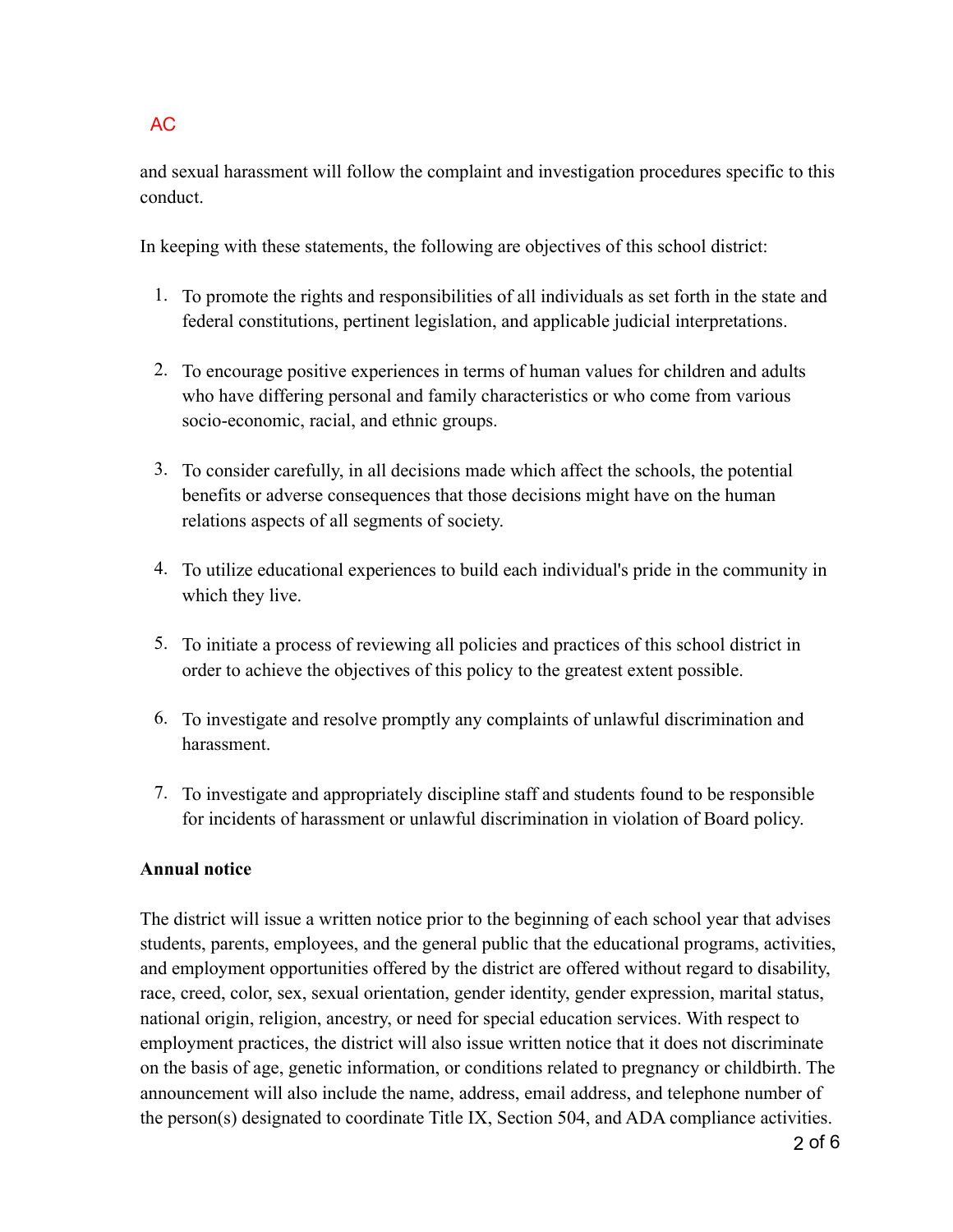The notice will be disseminated to persons with limited English language skills in the person's own language. It will also be made available to persons who are visually or hearing impaired.

The notice will appear on a continuing basis in all district media containing general information, including: teachers' guides, school publications, the district's website, recruitment materials, application forms, vacancy announcements, student handbooks, school program notices, summer program newsletters, and annual letters to parents.

### **Harassment is prohibited**

Harassment based on a person's disability, race, creed, color, sex, sexual orientation, gender identity, gender expression, marital status, national origin, religion, ancestry or need for special education services. is a form of discrimination prohibited by state and federal law. Preventing and remedying such harassment in schools is essential to ensure a nondiscriminatory, safe environment in which students can learn, employees can work, and members of the public can access and receive the benefit of district facilities and programs. All such harassment, by district employees, students, and third parties, is strictly prohibited.

All district employees and students share the responsibility to ensure that harassment does not occur at any district school, on any district property, at any district or school-sanctioned activity or event, or off school property when such conduct has a nexus to the school, or any district curricular or non-curricular activity or event.

#### **Reporting unlawful discrimination and harassment**

Any student who believes they have been a target of unlawful discrimination or harassment, as defined in Board policy and supporting regulations, or who has witnessed such unlawful discrimination or harassment, must immediately report it to an administrator, counselor, teacher, or the district's compliance officer and file a complaint as set forth in the regulation which accompanies this policy.

Any employee, applicant for employment, or member of the public who believes they have been a target of unlawful discrimination or harassment, or who has witnessed such unlawful discrimination or harassment, must file a complaint with either an immediate supervisor or the district's compliance officer.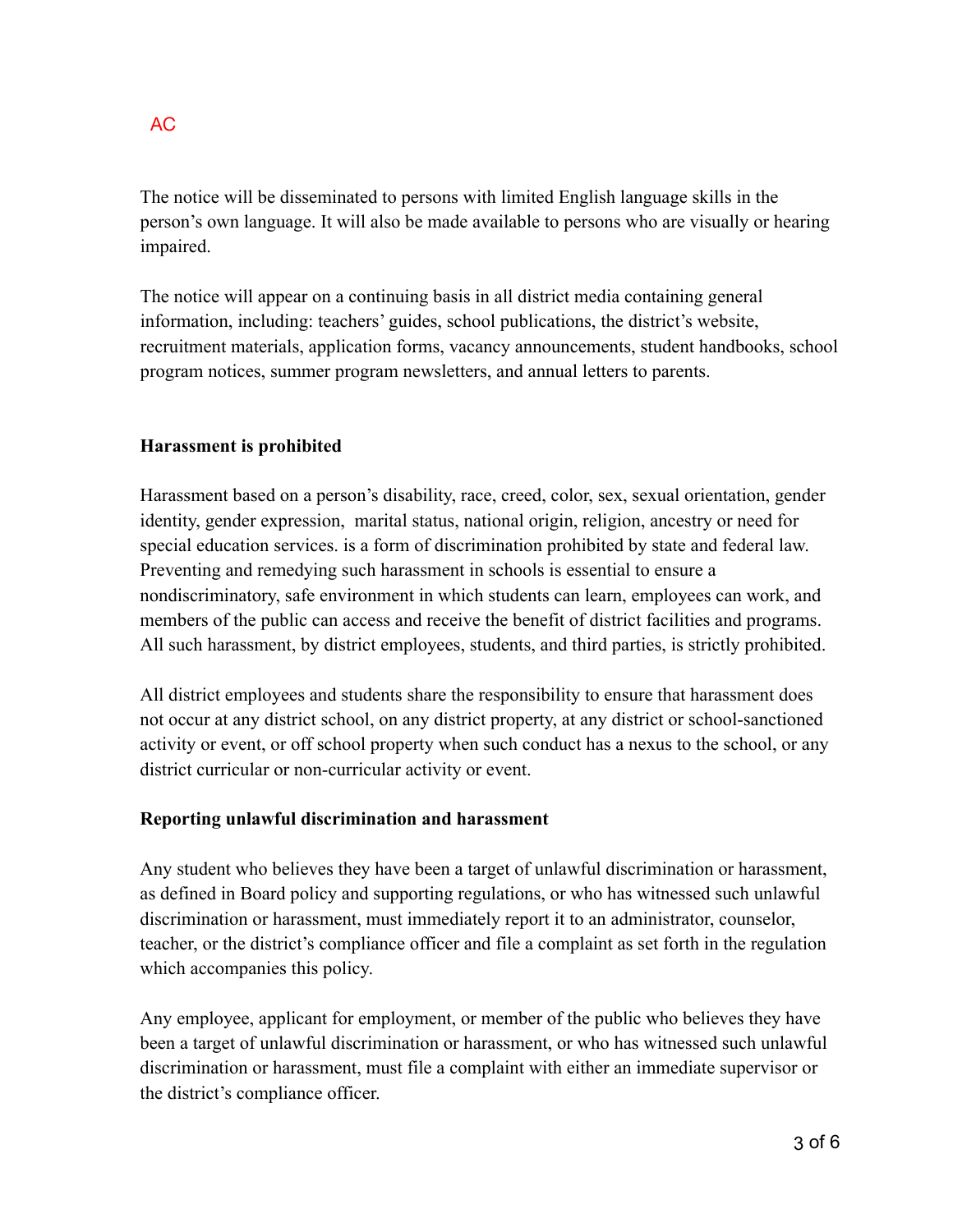If the individual alleged to have engaged in prohibited conduct is the person designated as the compliance officer, an alternate compliance officer will be designated to investigate the matter in accordance with this policy's accompanying regulation.

### **District action**

All district employees who witness unlawful discrimination or harassment must take prompt and effective action to stop it, as prescribed by the district.

The district will take appropriate action to promptly and impartially investigate allegations of unlawful discrimination and harassment, to end unlawful behavior, to prevent the recurrence of such behavior, and to prevent retaliation against the individual(s) who files the complaint and/or any person who participates in the investigation. When appropriate, the district will take interim measures during the investigation to protect against further unlawful discrimination, harassment, or retaliation.

To the extent possible, all reports of unlawful discrimination or harassment will be kept confidential. Students or employees who knowingly file false complaints or give false statements in an investigation may be subject to discipline, up to and including suspension/ expulsion for students and termination of employment. No student, employee, or member of the public may be subject to adverse treatment in retaliation for any good faith report of harassment under this policy.

Upon determining that incidents of unlawful discrimination or harassment are occurring in particular district settings or activities, the district will implement measures designed to remedy the problem in those areas or activities.

Any student or employee who engages in unlawful discrimination or harassment will be disciplined according to applicable Board policies and the district will take reasonable action to restore lost educational or employment opportunities to the target(s).

In cases involving potential criminal conduct, the district will determine whether appropriate law enforcement officials should be notified.

#### **Notice and training**

To reduce unlawful discrimination and harassment and ensure a respectful school environment, the administration is responsible for providing notice of this policy to all district schools and departments. The policy and complaint process must be prominently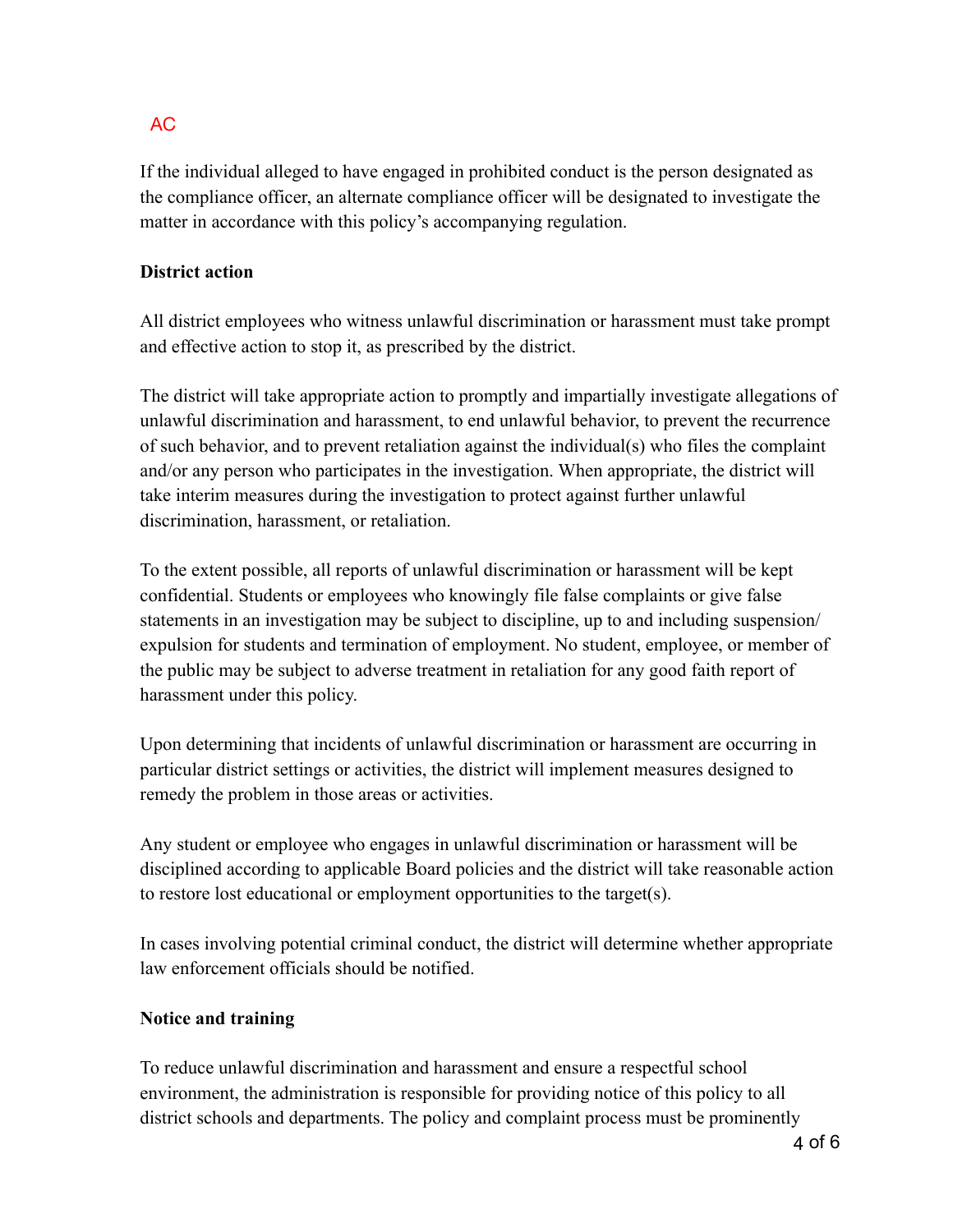posted on the district's website, referenced in student and employee handbooks and made otherwise available to all students, staff, and members of the public through electronic or hard-copy distribution. Training materials regarding sex-based discrimination and sexual harassment are available to the public on the district's website.

Students and district employees will receive periodic training related to recognizing and preventing unlawful discrimination and harassment. District employees must receive additional training related to handling reports of unlawful discrimination and harassment. The training will include, but not be limited to:

- awareness of groups protected under state and federal law and/or targeted groups;
- how to recognize and react to unlawful discrimination and harassment; and
- proven harassment prevention strategies.

LEGAL REFS.: 20 U.S.C. 1681 *(Title VII, Education Amendments of 1972)* 20 U.S.C. 1701-1758 *(Equal Employment Opportunity Act of 1972)* 29 U.S.C. 621 *et seq. (Age Discrimination in Employment Act of 1967)* 29 U.S.C. 701 *et seq. (Section 504 of the Rehabilitation Act of 1973)* 42 U.S.C. 12101 *et seq. (Title II of the Americans with Disabilities Act)* 42 U.S.C. 2000d *(Title VI of the Civil Rights Act of 1964, as amended in 1972)* 42 U.S.C. 2000e *(Title VII of the Civil Rights Act of 1964)* 42 U.S.C. 2000ff *et seq. (Genetic Information Nondiscrimination Act of 2008)* 34 C.F.R. Part 100 through Part 110 *(civil rights regulations)* C.R.S. 2-4-401 (3,4) (*definition of gender expression)* C.R.S. 2-4-401 (3,5) *(definition of gender identity)* C.R.S. 2-4-401 (13.5) *(definition of sexual orientation)* C.R.S. 18-9-121 *(bias-motivated crimes)* C.R.S. 22-32-109 (1)(ll) *(Board duty to adopt written policies prohibiting discrimination)* C.R.S. 22-32-110 (1)(k) *(definition of racial or ethnic background includes hair texture, definition of protective hairstyle)* C.R.S. 24-34-301 *et seq. (Colorado Civil Rights Division)* C.R.S. 24-34-301 (3,3) *(definition of gender expression)* C.R.S. 24-34-301 (3,5) *(definition of gender identity)* C.R.S. 24-34-301 (7) *(definition of sexual orientation)* C.R.S. 24-34-402 *et seq. (discriminatory or unfair employment practices)*